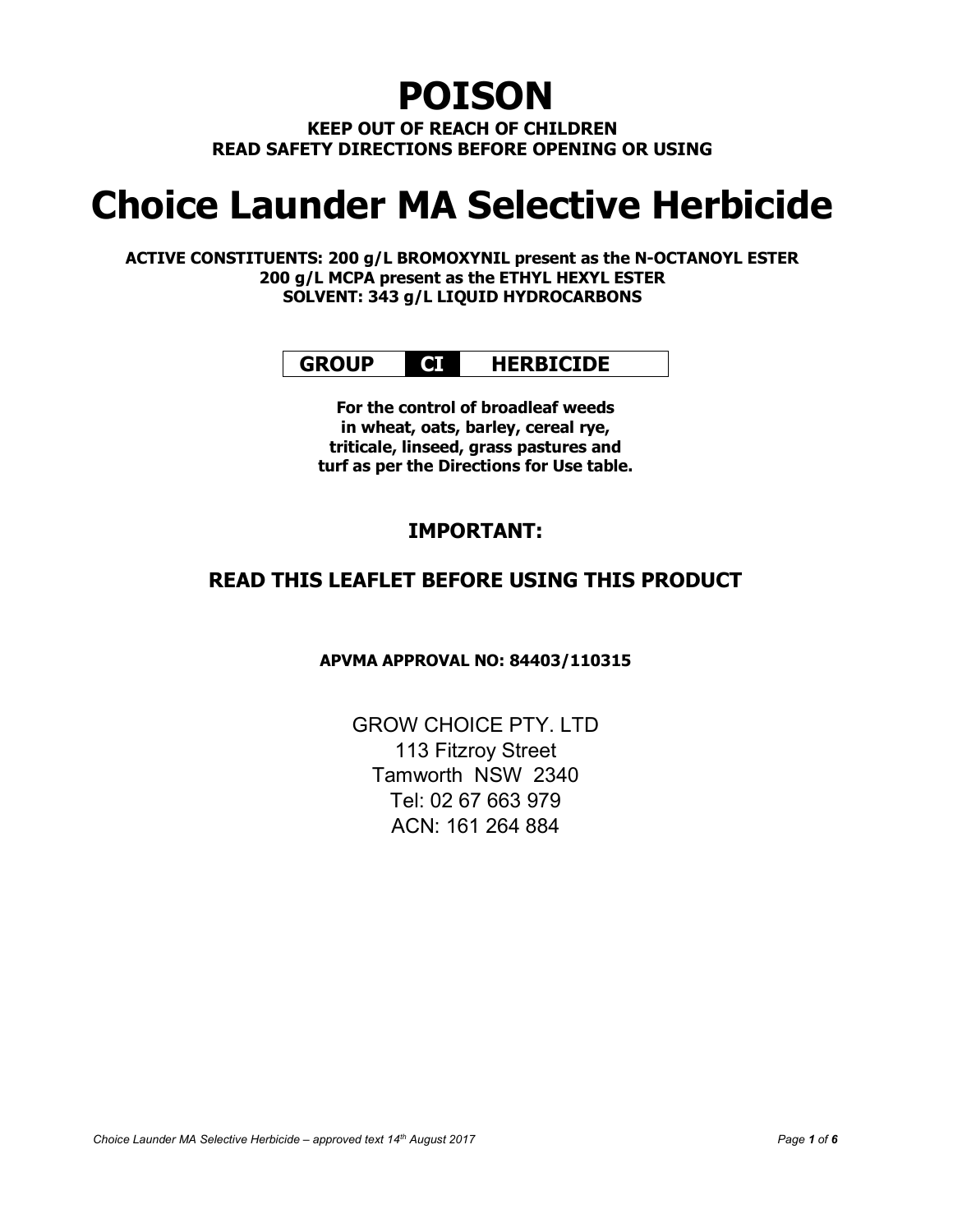#### DIRECTIONS FOR USE: RESTRAINTS:

DO NOT spray if weeds are wilted by dry or cold weather or if crops are at a susceptible stage, or if rain is likely within 4 hours.

DO NOT apply if frosts are imminent.

DO NOT apply to diseased or frost affected crops or turf.

| <b>SITUATION &amp; CROP</b>                                                        | <b>WEEDS CONTROLLED</b>                                                                                                                                                                                                                                                                                                                                                                                                                                                                                                                                                                                                                                                                                                                                                                                                                                                                                                                          | <b>WEED STAGE</b>                                                                                                                                                                                                                               | <b>STATE</b>                                                | RATE /ha                             | <b>CRITICAL COMMENTS</b>                                                                                                                                                                                                                                                                                                                                                                                                                                                                                                                                                                                                  |
|------------------------------------------------------------------------------------|--------------------------------------------------------------------------------------------------------------------------------------------------------------------------------------------------------------------------------------------------------------------------------------------------------------------------------------------------------------------------------------------------------------------------------------------------------------------------------------------------------------------------------------------------------------------------------------------------------------------------------------------------------------------------------------------------------------------------------------------------------------------------------------------------------------------------------------------------------------------------------------------------------------------------------------------------|-------------------------------------------------------------------------------------------------------------------------------------------------------------------------------------------------------------------------------------------------|-------------------------------------------------------------|--------------------------------------|---------------------------------------------------------------------------------------------------------------------------------------------------------------------------------------------------------------------------------------------------------------------------------------------------------------------------------------------------------------------------------------------------------------------------------------------------------------------------------------------------------------------------------------------------------------------------------------------------------------------------|
|                                                                                    |                                                                                                                                                                                                                                                                                                                                                                                                                                                                                                                                                                                                                                                                                                                                                                                                                                                                                                                                                  |                                                                                                                                                                                                                                                 |                                                             |                                      |                                                                                                                                                                                                                                                                                                                                                                                                                                                                                                                                                                                                                           |
| Wheat,                                                                             | Amsinckia (Amsinckia spp.), Capeweed                                                                                                                                                                                                                                                                                                                                                                                                                                                                                                                                                                                                                                                                                                                                                                                                                                                                                                             | Plants up to                                                                                                                                                                                                                                    | WA only                                                     | 750 mL/ha                            | <b>CROP STAGE:</b>                                                                                                                                                                                                                                                                                                                                                                                                                                                                                                                                                                                                        |
| Barley,<br>Cereal Rye,<br>Oats and Triticale;<br>Linseed:<br><b>Grass Pastures</b> | (Arctotheca calendula), Chamomile<br>( <i>Matricaria matricarioides</i> ), Charlock<br>(Sinapis arvensis), Corn Gromwell<br>(Ironweed, Sheepweed) (Buglossoides<br>arvensis), Fat Hen (Chenopodium<br>album), Field Madder (Sherardia<br>arvensis), Hexham Scent (King Island<br>Melilot) (Melilotus indica), Horned<br>Poppy (Glaucium flavum), Indian<br>Hedge Mustard (Sisymbrium orientale),<br>Lesser Swinecress (Coronopus<br>didymus), Mexican Poppy (Argemone<br>ochroleuca), Mintweed (Salvia reflexa),<br>Paterson's Curse (Salvation Jane)<br>(Echium plantagineum), Rough Poppy<br>(Papaver hybridum), Saffron Thistle<br>(Carthamus lanatus), Shepherd's<br>Purse (Capsella bursa-pastoris),<br>Slender Thistle (Carduus tenuiflorus,<br>C. pycnocephalus), Tree Hogweed<br>(Polygonum patulum), Turnip Weed<br>(Giant Mustard) (Rapistrum rugosum),<br>Wild Radish (Raphanus raphanistrum),<br>Wild Turnip (Brassica tournefortii) | the 6 leaf stage<br>but not more<br>than 50 mm in<br>diameter<br>Plants up to<br>the 8 leaf stage<br>but not more<br>than 75 mm in<br>diameter                                                                                                  | Qld,<br>NSW,<br>ACT, Vic,<br>Tas, SA,<br>NT only<br>WA only | $1.4$ L/ha<br>2.0 L/ha<br>$1.4$ L/ha | Wheat, Barley, Cereal Rye,<br>Oats and Triticale: 3 leaf to<br>fully tillered stage (Zadok<br>Scale Z13-30) for rates of 750<br>mL to 1.4 L/ha; 5 leaf to fully<br>tillered stage (Z15-30) for rate<br>of 2.0 L/ha (NSW, ACT, Vic,<br>Tas, SA, WA only); or early<br>tillering to fully tillered stage<br>(Z21-30) (Qld only).<br><b>Linseed:</b> 50 to 150 mm high.<br>DO NOT apply to linseed by<br>aircraft.<br>• If spraying Black Bindweed<br>when wheat, barley, cereal<br>rye, oats, triticale or linseed is<br>more than 300 mm high,<br>increase spray volume to 200<br>L/ha.<br>For optimal control, apply only |
|                                                                                    | Black Bindweed (Climbing Buckwheat)<br>(Fallopia convolvulus), Common<br>Peppercress (Lepidium africanum),<br>Mustards (Sisymbrium spp.), Purple<br>Calandrinia (Calandrinia menziesii)                                                                                                                                                                                                                                                                                                                                                                                                                                                                                                                                                                                                                                                                                                                                                          | Plants up to<br>the 4 leaf stage<br>but not more<br>than 35 mm in<br>diameter<br>Plants up to<br>the 6 leaf stage<br>but not more<br>than 50 mm in<br>diameter<br>Plants up to<br>the 8 leaf stage<br>but not more<br>than 75 mm in<br>diameter | All<br><b>States</b>                                        | 1.0 L/ha<br>1.4 L/ha<br>$2.0$ L/ha   | when the weeds are actively<br>growing.<br>In the early stages following<br>spraying, temporary wilting of<br>crop and pasture may occur.<br>Crop scorch may occur,<br>particularly on oats if<br>treatment is delayed to later<br>stages of growth.<br>Refer to the General<br>Instructions.<br>Avoid application when<br>maximum daily temperatures<br>above 20°C<br>occur, or are likely to occur<br>for a few days after<br>application.<br>DO NOT apply to crops or<br>pastures undersown with<br>lucerne, clover or medics<br>unless some damage is<br>acceptable.                                                  |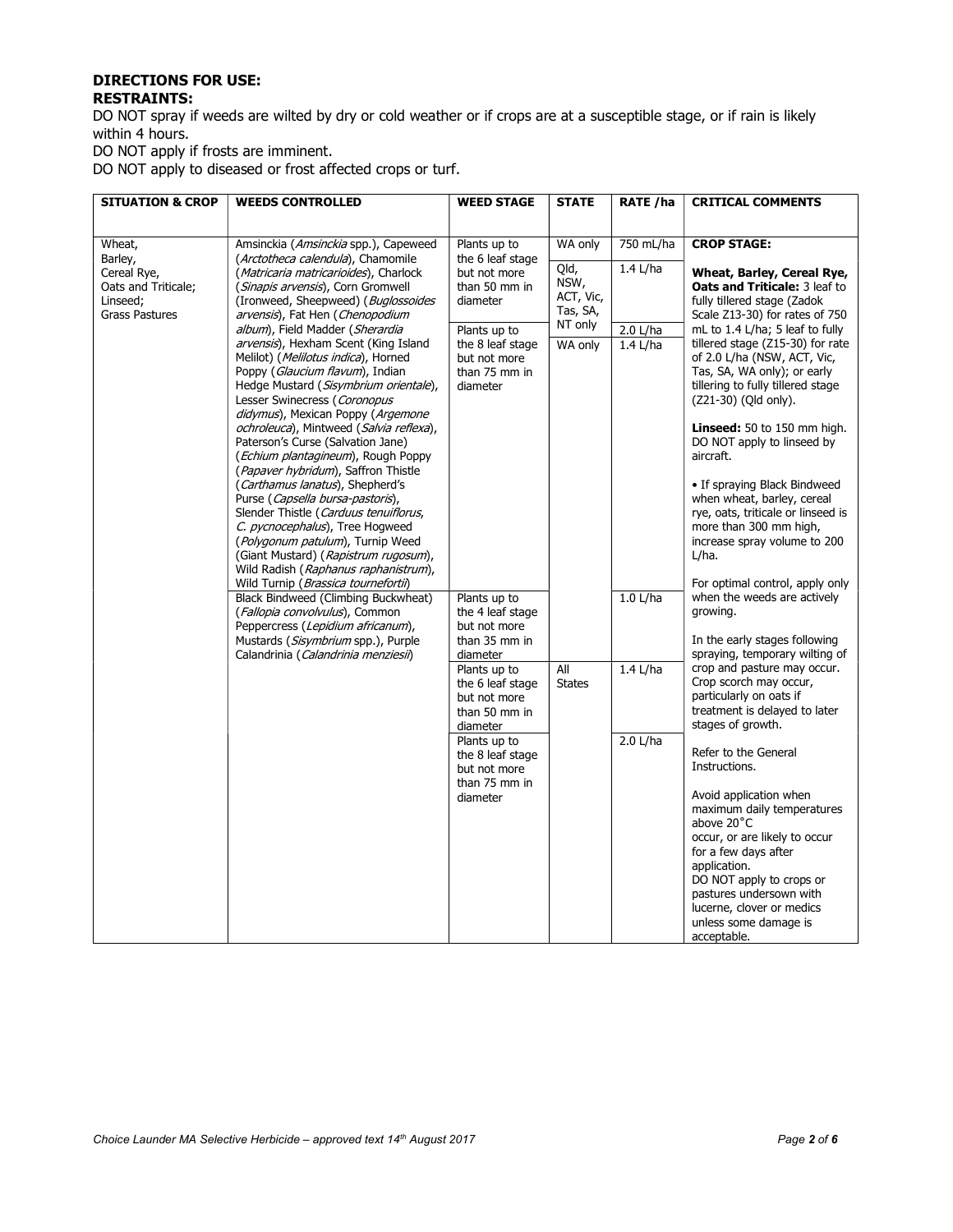| <b>SITUATION &amp; CROP</b> | <b>WEEDS CONTROLLED</b>     | <b>WEED STAGE</b> | <b>STATE</b> | <b>RATE /ha</b> | <b>CRITICAL COMMENTS</b>                                        |
|-----------------------------|-----------------------------|-------------------|--------------|-----------------|-----------------------------------------------------------------|
| Wheat,                      | Fumitory (Fumaria spp.),    | Plants up to      | Qld,         | $1.4$ L/ha      | <b>CROP STAGE:</b>                                              |
| Barley,                     | Threecornered Jack          | the 3 leaf stage  | NSW,         |                 |                                                                 |
| Cereal Rye,                 | (Doublegee, Spiny Emex)     | but not more      | ACT, Vic,    |                 | Wheat, Barley, Cereal Rye,                                      |
| Oats and Triticale;         | (Emex australis)            | than 50 mm in     | Tas, SA      |                 | Oats and Triticale: 3 leaf to                                   |
| Linseed;                    |                             | diameter          | only         |                 | fully tillered stage (Zadok Scale                               |
| <b>Grass Pastures</b>       |                             | Plants up to      | WA only      | 750 mL/ha       | Z13-30) for rates of 750 mL to                                  |
| Continued                   |                             | the 4 leaf stage  |              |                 | 1.4 L/ha; 5 leaf to fully tillered                              |
|                             |                             | but not more      |              |                 | stage (Z15-30) for rate of 2.0                                  |
|                             |                             | than 60 mm in     |              |                 | L/ha (NSW, ACT, Vic, SA, WA,                                    |
|                             |                             | diameter          |              |                 | Tas only); or early tillering to                                |
|                             |                             | Plants up to      | Qld,         | 2.0 L/ha        | fully tillered stage (Z21-30)                                   |
|                             |                             | the 5 leaf stage  | NSW,         |                 | (Qld only).                                                     |
|                             |                             | but not more      | ACT, Vic,    |                 |                                                                 |
|                             |                             | than 75 mm in     | Tas, SA,     |                 | Linseed: 50 to 150 mm high.                                     |
|                             |                             | diameter          | NT only      |                 | DO NOT apply to linseed by                                      |
|                             |                             | Plants up to      | WA only      | $1.4$ L/ha      | aircraft.                                                       |
|                             |                             | the 6 leaf stage  |              |                 |                                                                 |
|                             |                             | but not more      |              |                 | For optimal control, apply only                                 |
|                             |                             | than 85 mm in     |              |                 | when the weeds are actively                                     |
|                             |                             | diameter          |              |                 | growing.                                                        |
|                             | Variegated Thistle (Silybum | Plants up to      |              | $750$ mL/ha     |                                                                 |
|                             | marianum),                  | the 4 leaf stage  | Qld,         | $1.4$ L/ha      | In the early stages following<br>spraying, temporary wilting of |
|                             | Wireweed (Hogweed)**        | but not more      | NSW,         |                 | crop and pasture may occur.                                     |
|                             | (Polygonum aviculare)       | than 35 mm in     | ACT, Vic,    |                 |                                                                 |
|                             |                             | diameter          | Tas, SA,     |                 | Crop scorch may occur,                                          |
|                             |                             |                   | NT only      |                 | particularly on oats if treatment                               |
|                             |                             | Plants up to      |              | 2.0 L/ha        | is delayed to later stages of                                   |
|                             |                             | the 6 leaf stage  | WA only      | $1.4$ L/ha      | growth.                                                         |
|                             |                             | but not more      |              |                 |                                                                 |
|                             |                             | than 50 mm in     |              |                 | Refer to the General                                            |
|                             |                             | diameter          |              |                 | Instructions.                                                   |
|                             | Mountain Sorrel (Oxalis     | Plants up to the  |              | 750 mL/ha       |                                                                 |
|                             | acetosella).                | 6 leaf stage      |              |                 | Avoid application when                                          |
|                             | Three-horned Bedstraw       | Plants up to the  |              | $1.4$ L/ha      | maximum daily temperatures                                      |
|                             | ( Galium tricomutum)        | 8 leaf stage      |              |                 | above 20°C occur, or are likely                                 |
|                             | Cleavers (Galium aparine)   | 2-4 stem stage    |              | 750 mL/ha       | to occur for a few days after                                   |
|                             |                             | and 1-3 whorls    |              |                 | application.                                                    |
|                             |                             | of leaves per     |              |                 |                                                                 |
|                             |                             | stem              |              |                 | ** Where Wireweed (Hogweed)                                     |
|                             |                             |                   |              |                 | occurs in red soils of low                                      |
|                             |                             |                   |              |                 | fertility, it has been found to                                 |
|                             |                             |                   |              |                 | be less susceptible. In these                                   |
|                             |                             |                   |              |                 | circumstances use 2.0 L/ha.                                     |
|                             |                             |                   |              |                 |                                                                 |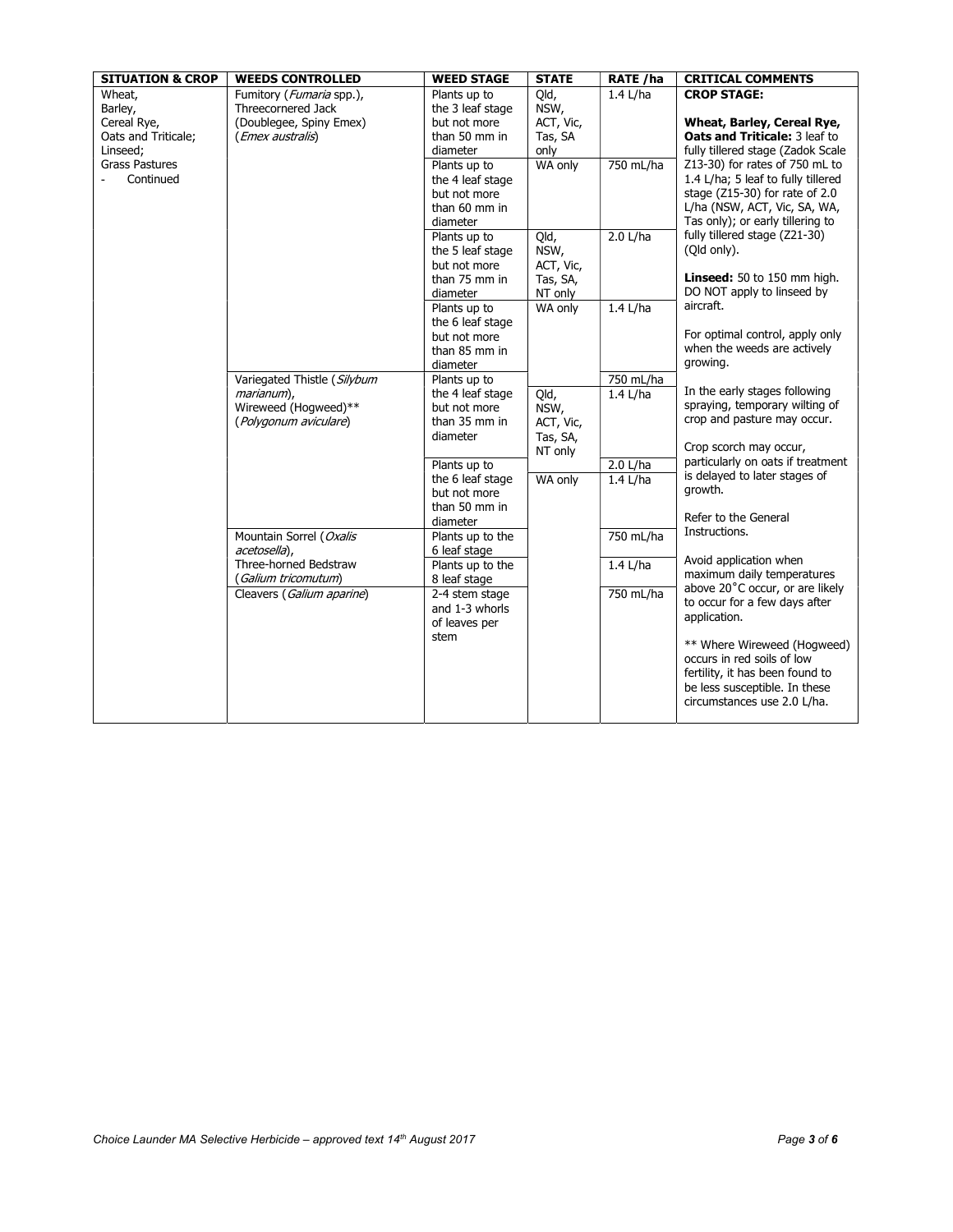| <b>SITUATION &amp; CROP</b>                                                                                         | <b>WEEDS CONTROLLED</b>                                                                                                                                          | <b>WEED STAGE</b> | <b>STATE</b>                    | <b>RATE</b><br>/ha                                                     | <b>CRITICAL COMMENTS</b>                                                                                                                                                                                                                                                                                                                                                                                                                              |
|---------------------------------------------------------------------------------------------------------------------|------------------------------------------------------------------------------------------------------------------------------------------------------------------|-------------------|---------------------------------|------------------------------------------------------------------------|-------------------------------------------------------------------------------------------------------------------------------------------------------------------------------------------------------------------------------------------------------------------------------------------------------------------------------------------------------------------------------------------------------------------------------------------------------|
| Wheat,<br>Barley,<br>Cereal Rye,<br>Oats, Triticale                                                                 | Common Sowthistle<br>(Sonchus oleraceus)                                                                                                                         |                   |                                 |                                                                        | Apply under good growing<br>conditions. Avoid spraying when<br>soil is dry.<br>DO NOT spray under frosty<br>conditions. In early stages<br>following spraying, temporary<br>wilting of crop may occur. Avoid<br>application when maximum daily<br>temperatures above 20°C or are<br>likely to occur for a few days after<br>application.<br>DO NOT apply to crops<br>undersown with lucerne, clover or<br>medics unless some damage is<br>acceptable. |
|                                                                                                                     |                                                                                                                                                                  | Up to 4 leaves    | Northern<br>NSW and<br>Old only | $1.4$ L/ha                                                             | <b>CROP STAGES:</b><br><b>Wheat, Barley, Oats, Triticale:</b><br>3 leaf to full tillering (Z13-Z30).<br>Use as early as possible to avoid<br>shading of weeds by the crop.<br>Strictly for use on small weeds<br>early in crop before shading out.<br>If Group B resistance is<br>suspected, or weeds have grown<br>through a previous application of<br>chlorsulfuron apply 2.1 L/ha.<br>Use a minimum spray volume of<br>70 L/ha                    |
|                                                                                                                     |                                                                                                                                                                  | 4 to 8 leaves     |                                 | 2.1 L/ha                                                               | <b>CROP STAGES:</b><br>Wheat, Barley, Oats and<br>Triticale: 3 leaf to full tillering<br>(Z13-Z30). Use as early as<br>possible to avoid shading of<br>weeds by the crop.                                                                                                                                                                                                                                                                             |
| Turf, established<br>Couch (incl.<br>Queensland Blue),<br>Kikuyu, Paspalum,<br>Buffalo, Fescue,<br>Bent & Rye lawns | Bindy-eye, Jo-Jo (Onehunga),<br>Cudweed, Dandelion, Catsear,<br>Plantains, Thistle, Oxalis,<br>Capeweed,<br>Creeping Buttercup, Fleabane,<br>Clover<br>(not Tas) |                   | <b>All States</b>               | 300 mL/<br>100L<br>water<br><b>OR</b><br>60 mL/<br>$100 \; \text{m}^2$ | Apply evenly over the area to be<br>treated.<br>DO NOT mow turf for 2 days after<br>treatment.                                                                                                                                                                                                                                                                                                                                                        |

### NOT TO BE USED FOR ANY PURPOSE, OR IN ANY MANNER, CONTRARY TO THIS LABEL UNLESS AUTHORISED UNDER APPROPRIATE LEGISLATION.

WITHHOLDING PERIOD: DO NOT HARVEST, GRAZE OR CUT FOR STOCK FOOD FOR 8 WEEKS AFTER APPLICATION.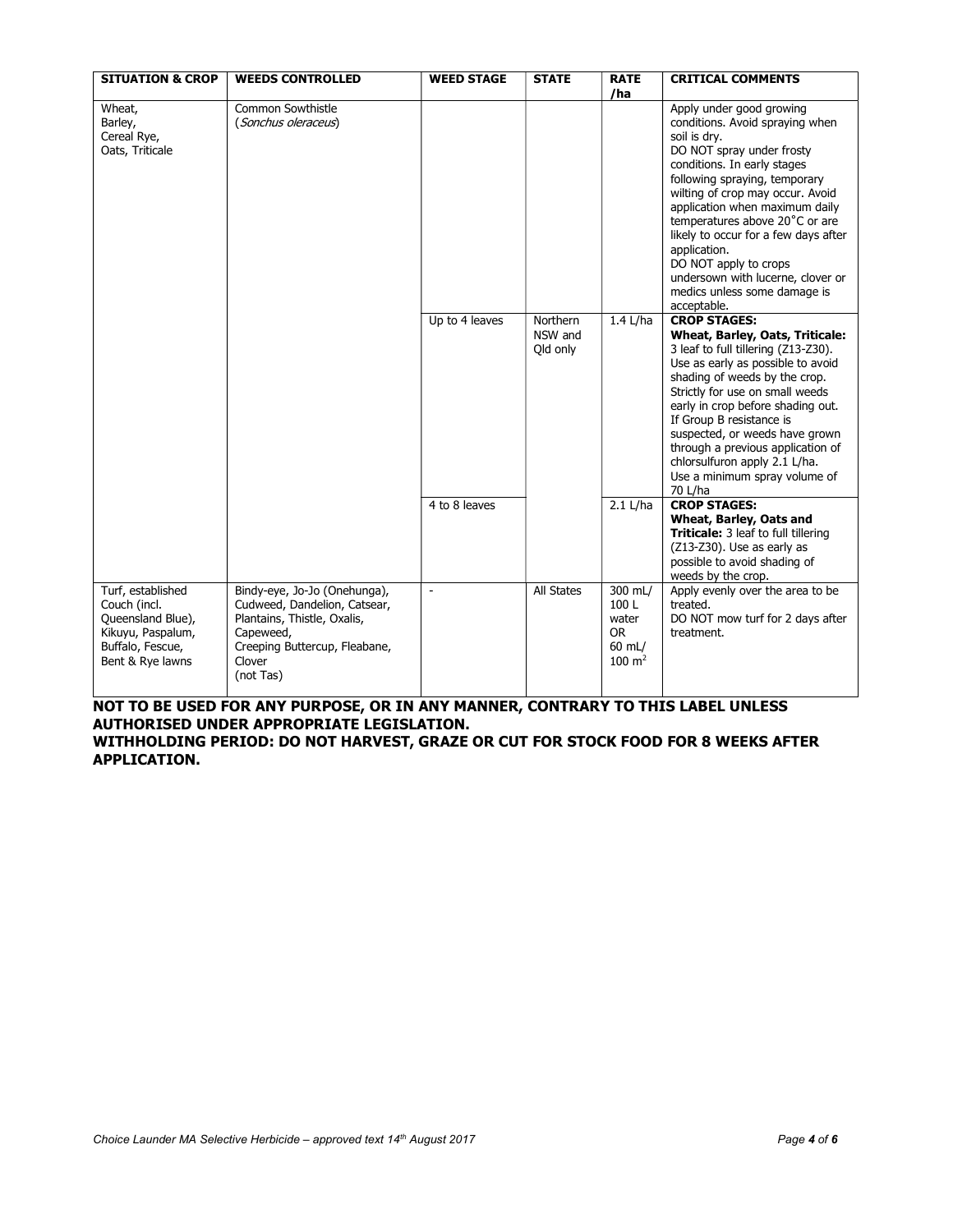#### GENERAL INSTRUCTIONS

Before opening, carefully read Directions for Use, Precautionary and Protection Statements, Storage and Disposal, Safety Directions and First Aid Instructions.

#### MIXING

To ensure even mixing, half fill spray tank with clean water and add the required amount of this product. Agitate thoroughly, then add the remainder of water. Agitate again before spraying commences.

#### APPLICATION

DO NOT use rain-drop or air-induction nozzles as coverage of weeds may not be adequate.

#### Boom Sprayer

Calibrate the machine before use to ensure that the correct application rate is obtained. Check height of boom above the crop to ensure that the spray is evenly distributed.

Cereals: Apply 50 to 200 litres of water per hectare. Use higher water volume (min. 100 L/ha) where the weed infestation is heavy, the crop cover is dense or when tank-mixing with diclofop-methyl. Complete coverage of weeds is essential.

Linseed: Apply a minimum of 220 litres of water per hectare.

**Turf:** Apply a minimum of 500 litres of water per hectare.

#### Aerial Application

Apply a minimum of 22 litres of water per hectare or 30 litres of water per hectare if tank-mixing with diclofop-methyl. Markers should always move upwind before aircraft passes overhead. Application by micronaire equipment may give variable results.

#### EQUIPMENT MAINTENANCE

After use wash application equipment thoroughly with a suitable tank cleaner and rinse several times.

#### **COMPATIBILITY**

This product is physically compatible in the spray tank with one of the following herbicides or insecticides in wheat and barley only:

Metsun 600 Herbicide (metsulfuron-methyl 600 g/kg), Choice Ryedown (diclofop-methyl 500 g/L), dicamba (500 g/L), MCPA, dimethoate, Mite Master 290 Insecticide (omethoate), endosulfan or Generifos 500EC Insecticide (chlorpyrifos).

When mixed with metsulfuron-methyl or dicamba, do not apply to cereals undersown with lucerne. When mixed with diclofop-methyl, do not exceed 1.4 litres of this product per hectare. Observe all instructions on the mixture partner label. As formulations of other manufactures' products are beyond the control of Grow Choice Pty Ltd, all mixtures should be tested prior to mixing commercial quantities.

#### RESISTANT WEEDS WARNING



Choice Launder MA Selective Herbicide is a member of both the nitriles and the phenoxys groups of herbicides. Choice Launder MA Selective Herbicide has both the inhibitors of photosynthesis at photosystem II and disruptors of plant cell growth mode of action. For weed resistance management Choice Launder MA Selective Herbicide is a Group C and Group I Herbicide. Some naturally-occurring weed biotypes resistant to Choice Launder MA Selective Herbicide and other Group C and Group I herbicides may exist through normal genetic variability in any weed population. The resistant individuals can eventually dominate the weed population if these herbicides are used repeatedly. These resistant weeds will not be controlled by this product or other Group C and Group I herbicides.

Since the occurrence of resistant weeds is difficult to detect prior to use, Grow Choice Pty Ltd accepts no liability for any losses that may result from the failure of Choice Launder MA Selective Herbicide to control resistant weeds.

#### PROTECTION OF CROPS, NATIVE AND OTHER NON-TARGET PLANTS

DO NOT apply under weather conditions, or from spraying equipment, that may cause spray to drift onto nearby susceptible plants/crops, cropping, lands or pastures.

Avoid spray drift and vapour movement onto susceptible crops such as cotton, tobacco, tomatoes, vines, lupins, fruit trees and ornamentals.

DO NOT apply by misting machines.

Choice Launder MA Selective Herbicide – approved text  $14<sup>th</sup>$  August 2017 Page 5 of 6